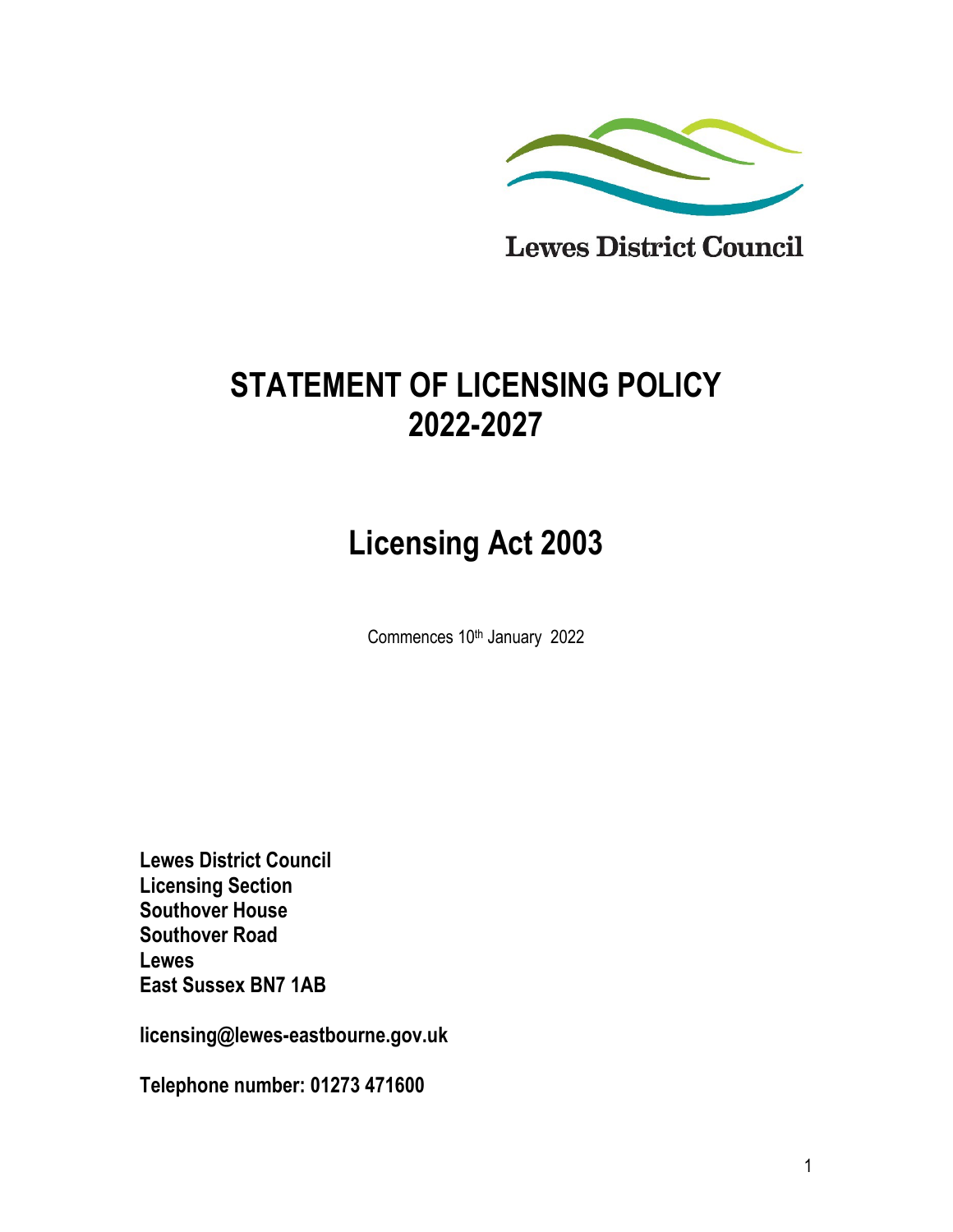# **CONTENT**

| <b>Section</b>    | <b>Details</b>                                             | Page            |
|-------------------|------------------------------------------------------------|-----------------|
| <b>Section 1</b>  | <b>Introduction</b>                                        | $3 - 4$         |
| <b>Section 2</b>  | <b>Local Features</b>                                      | $5\phantom{.0}$ |
| <b>Section 3</b>  | <b>Delegation of functions</b>                             | 6               |
| <b>Section 4</b>  | <b>General Statement of Guiding Principles</b>             | $\overline{7}$  |
| <b>Section 5</b>  | The Principles in detail                                   | $7 - 11$        |
| Section 6         | Live Music, Shops,                                         | 11              |
| Section 6         | <b>Integration of Strategies</b>                           | $12 - 13$       |
| Section 6         | Other Legislation – Health and Safety, Noise, Fire Safety, | $13 - 14$       |
| Section 6         | <b>Standard Conditions, Review and Enforcement</b>         | $14 - 16$       |
| Section 6         | <b>Advertising Applications</b>                            | 16              |
| <b>Section 7</b>  | <b>Late Night Levy</b>                                     | 16              |
| <b>Section 8</b>  | <b>Early Morning Restriction Order</b>                     | 16              |
| <b>Section 9</b>  | <b>Responsible Authorities</b>                             | $16 - 18$       |
| <b>Section 10</b> | <b>Contact Us</b>                                          | 18              |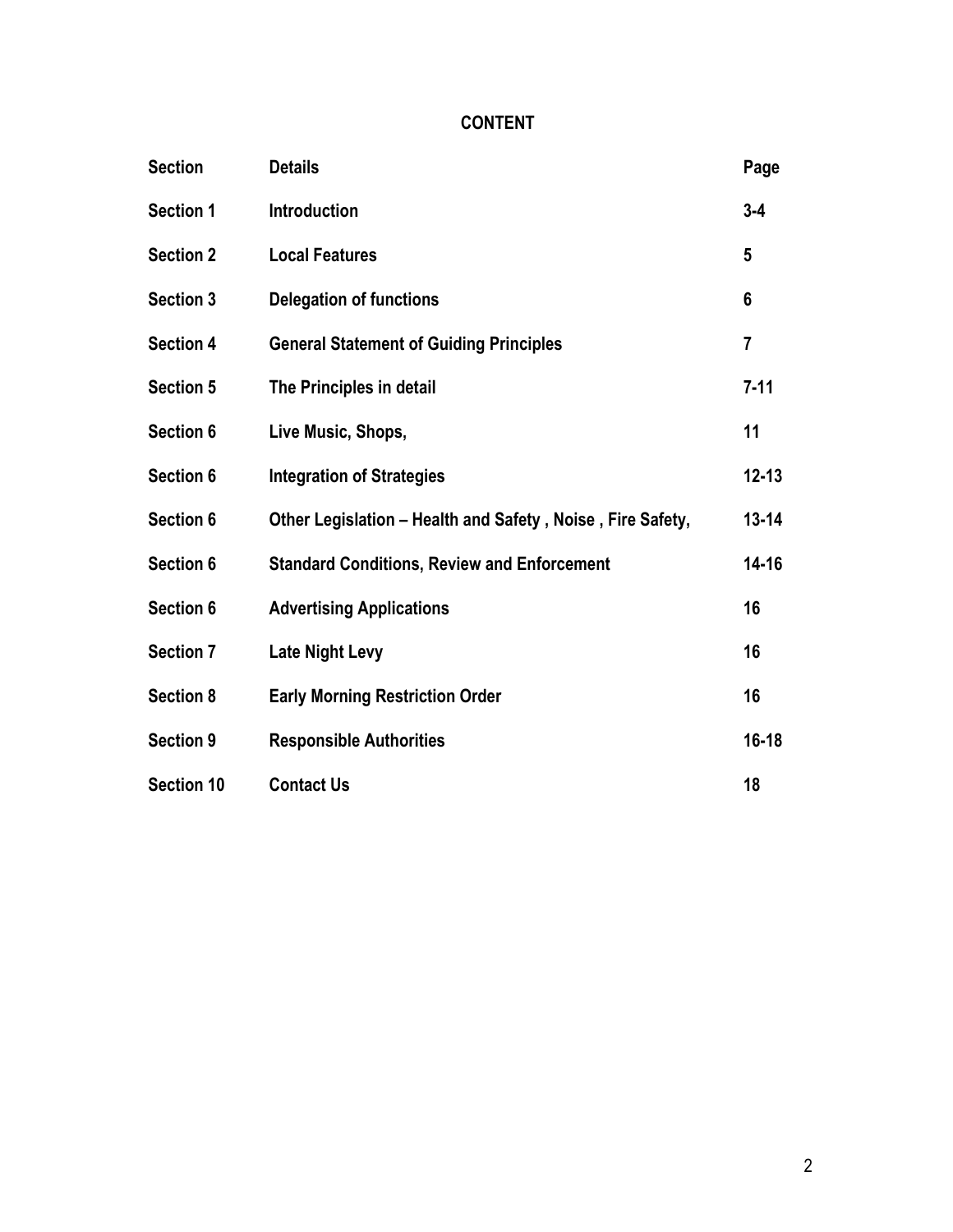# **1 INTRODUCTION**

Lewes District Council makes this Statement of Licensing Policy in order to comply with its duties and powers under the Licensing Act 2003, 'the Act'.

Licensing is about regulating licensable activities on licensed premises, qualifying clubs and at permitted temporary activities.

# 1.1 **THE SCOPE OF THIS POLICY COVERS THE FOLLOWING**

- Retail sale of alcohol
- The supply of alcohol by or on behalf of a club, or to the order of a member of the club
- The provision of regulated entertainment
- The provision of late night refreshment

# 1.2 **THE AIMS OF THIS POLICY ARE TO:**

- Secure the safety and amenity of residential communities
- Help to ensure a sustainable environment and provide regulation of the cultural/entertainment industry
- Promote the Licensing Objectives as set out in the Act

# 1.3 **THE LICENSING OBJECTIVES ARE:**

- Prevention of crime and disorder
- Public safety
- Prevention of public nuisance
- Protection of children from harm

# **IN MAKING THIS POLICY, LEWES DISTRICT COUNCIL RECOGNISES THE NEED TO:**

- Protect the public and local residents from crime, anti-social behaviour and noise nuisance caused by irresponsible licensed premises,
- Give Police and Licensing Authorities the powers they need to effectively manage and police the night-time economy and take action against those premises that are causing problems,
- Provide a regulatory framework for alcohol which reflects the needs of local communities and empowers local authorities to make and enforce decisions about the most appropriate licensing strategies for their local area
- Encourage greater community involvement in licensing decisions and give local residents the opportunity to have their say regarding licensing decisions that may affect them.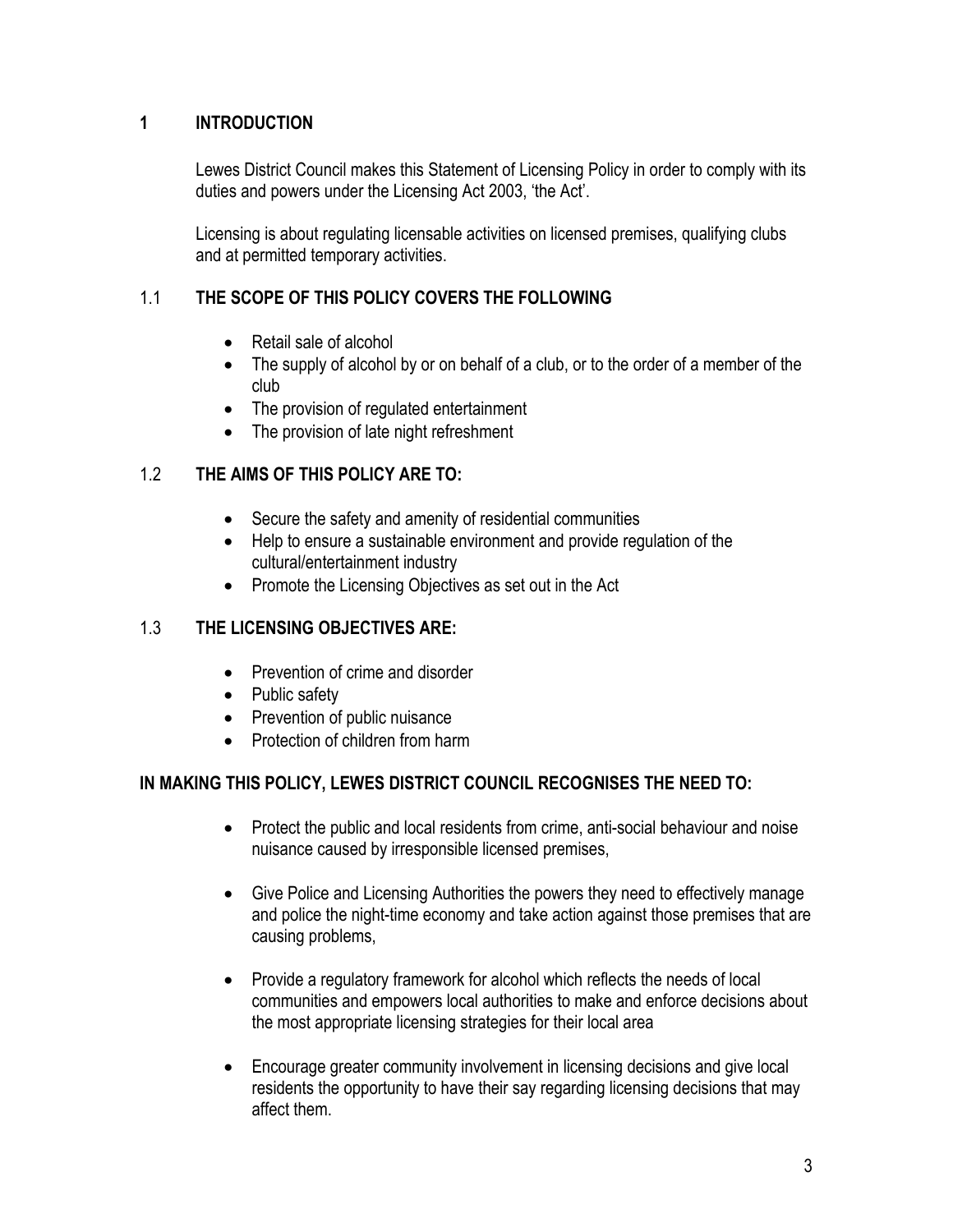# 1.4 **THIS STATEMENT PROVIDES GUIDANCE ..**

to the police, applicants, objectors and residents on the general approach that the Council (acting through its Licensing Committee) will take when making licensing decisions.

The following will be taken into account when licensing decisions are being made:

- The Council as licensing authority must carry out its functions under the Act with a view to promoting the Licensing Objectives.
- Each licence application will be given individual consideration on its merits.
- When making its decisions, the Council will have regard to the matters contained in this Statement and to any Government guidance that is issued from time to time.
- That the Council will have regard to the provisions of the Human Rights Act 1998 and, in particular, Article 6 (right to a fair and public hearing); Article 8 (right to respect for home, private and family life) and Article 1 of the First Protocol (right to peaceful enjoyment of property and possessions).
- That the Council will have due regard to its Equality Duty under the Equality Act 2010 to eliminate unlawful discrimination, harassment and victimisation; to advance equality of opportunity; and to foster good relations between people who share a protected characteristic and people who do not share it. The protected characteristics are: age, disability, gender re-assignment, marriage and civil partnership (but only in respect of eliminating unlawful discrimination), pregnancy and maternity, race – this includes ethnic or national origins, colour or nationality, religion or belief – this includes lack of belief, sex and sexual orientation. In accordance with this Duty the Council publishes equalities information annually on the Council's website.
- That when exercising a licensing function, the Council will have due regard to its duty under section 17 of the Crime and Disorder Act 1998, the provisions of the Police Reform and Social Responsibility Act 2011, any local public service agreements relating to the reduction of public place violence, and the Immigration Act 2016.
- 1.5 This Statement takes effect on  $10<sup>th</sup>$  January 2022 for a period of 5 years and will be kept under review and revised/amended as required, following consultation.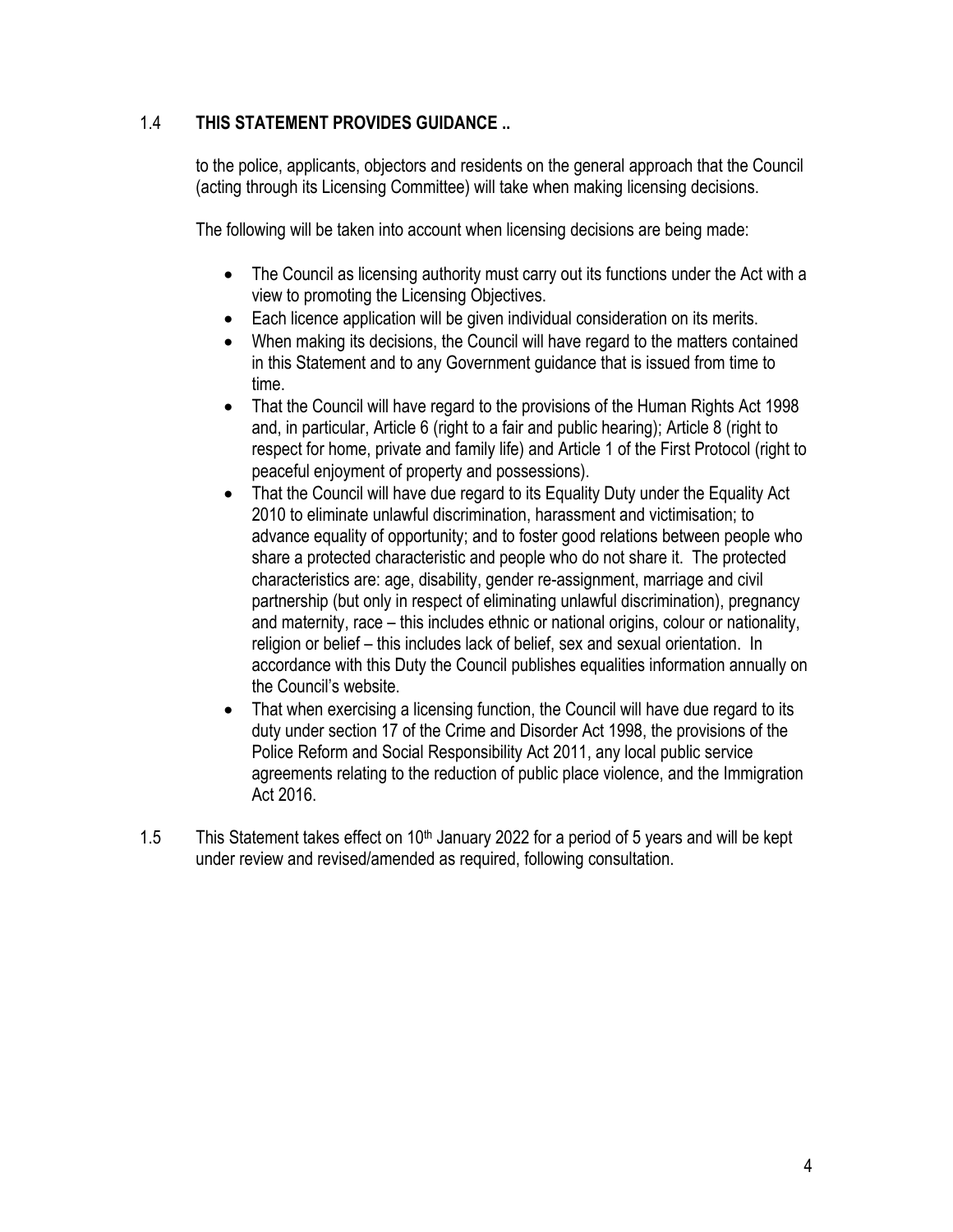#### **2 LOCAL FEATURES**

- 2.1 Lewes District Council covers an area of 113 square miles (292 sq km) and is home to approximately 100,000 people. Bordered by the varied landscape of the Downs to the south and the Weald to the north, it has 9 miles (14.5 km) of coastline. From coastal strip to rural countryside, Lewes District comprises a rich mix of town and village communities. The District population is concentrated to the coast with half of all residents living in the towns of Seaford, Newhaven, Peacehaven, Telscombe Cliffs and East Saltdean, while inland Lewes is the County Town of East Sussex. There are also numerous villages and hamlets within the area, which vary in size and form, and the District has one of the fastest growing populations in the South of England.
- 2.2 The main focus for licensed activities is in the Town Centres where there is a varied mix of premises from clubs, pubs, café/bars, restaurants, and large stores to smaller retail outlets for off licence sales. In the rural area there are a great number of village pubs, which are very much part of the community and supporting leisure and local activities. Increasingly popular, but still subject to licensing legislation, are small festivals and similar events that take place outdoors in fields, woods and the open countryside.
- 2.3 Overall, the District has approximately 340 premises licensed under the Act, catering for the needs of the community and with few late-night venues, club culture at the moment is not highly developed or wide spread.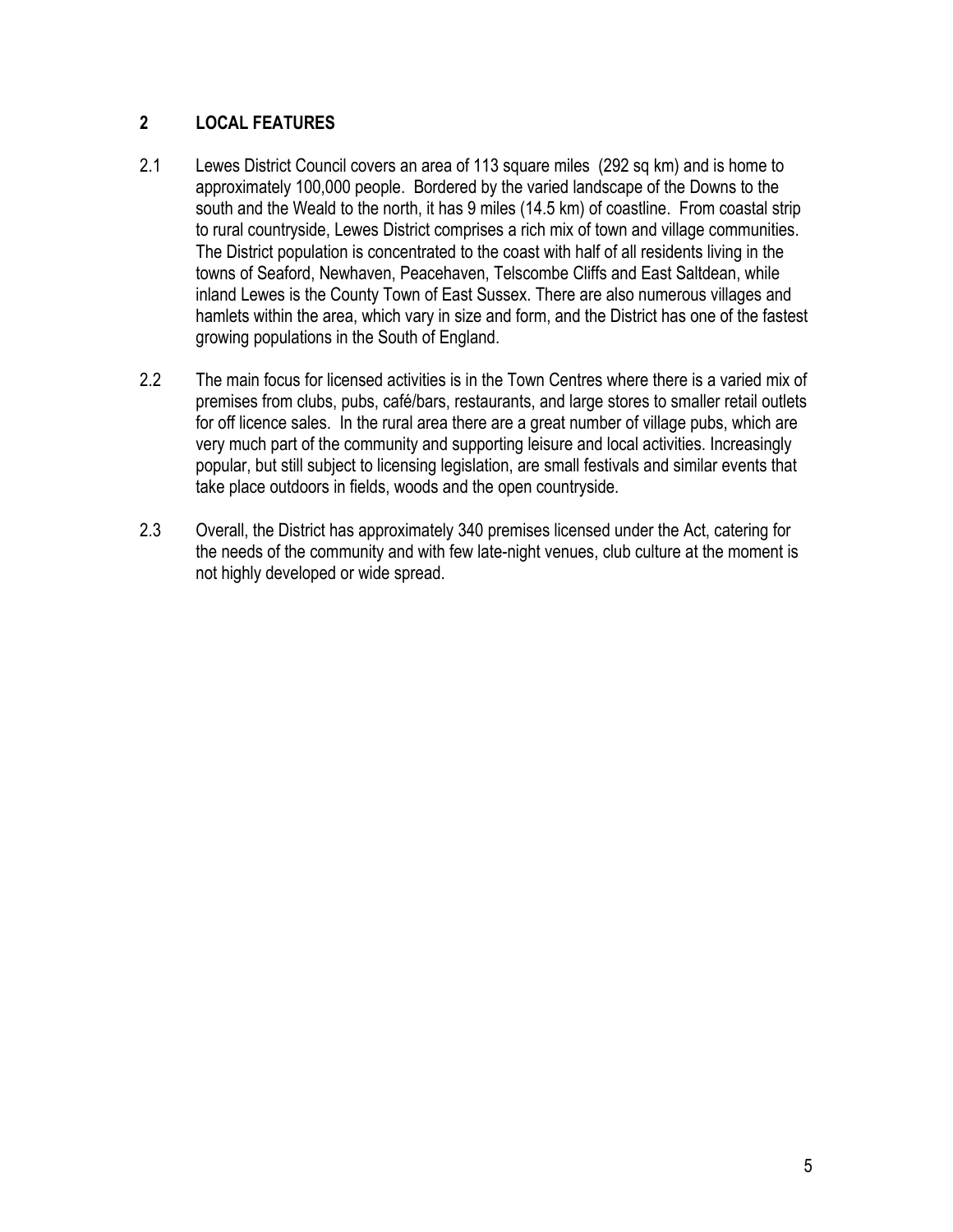# **3 DELEGATION OF FUNCTIONS**

Licensing decisions and functions may be taken or carried out by the Council's Licensing Committee or delegated to a Licensing Sub-Committee or in appropriate cases, officers of the Council. The scheme of delegation for dealing with licensing matters, under the Licensing Act 2003, is set out below:

| <b>Full Committee</b> | <b>Sub-Committee</b> | <b>Officers</b>                                                                                                                                                                                                                                                                                    |
|-----------------------|----------------------|----------------------------------------------------------------------------------------------------------------------------------------------------------------------------------------------------------------------------------------------------------------------------------------------------|
|                       | If police objection  | If no objection                                                                                                                                                                                                                                                                                    |
|                       | made                 | made                                                                                                                                                                                                                                                                                               |
|                       |                      |                                                                                                                                                                                                                                                                                                    |
|                       |                      |                                                                                                                                                                                                                                                                                                    |
|                       |                      | All cases                                                                                                                                                                                                                                                                                          |
|                       |                      | If no relevant                                                                                                                                                                                                                                                                                     |
|                       | representation       | representation                                                                                                                                                                                                                                                                                     |
|                       |                      | made                                                                                                                                                                                                                                                                                               |
|                       |                      | If no relevant                                                                                                                                                                                                                                                                                     |
|                       |                      | representation                                                                                                                                                                                                                                                                                     |
|                       |                      | made                                                                                                                                                                                                                                                                                               |
|                       |                      | If no relevant                                                                                                                                                                                                                                                                                     |
|                       |                      | representation                                                                                                                                                                                                                                                                                     |
|                       |                      | made                                                                                                                                                                                                                                                                                               |
|                       |                      | All other cases                                                                                                                                                                                                                                                                                    |
|                       |                      |                                                                                                                                                                                                                                                                                                    |
|                       |                      | All cases                                                                                                                                                                                                                                                                                          |
|                       |                      |                                                                                                                                                                                                                                                                                                    |
|                       |                      | All other cases                                                                                                                                                                                                                                                                                    |
|                       |                      |                                                                                                                                                                                                                                                                                                    |
|                       |                      | All other cases                                                                                                                                                                                                                                                                                    |
|                       |                      |                                                                                                                                                                                                                                                                                                    |
|                       |                      |                                                                                                                                                                                                                                                                                                    |
|                       |                      |                                                                                                                                                                                                                                                                                                    |
|                       |                      | All cases                                                                                                                                                                                                                                                                                          |
|                       |                      |                                                                                                                                                                                                                                                                                                    |
|                       |                      |                                                                                                                                                                                                                                                                                                    |
|                       |                      |                                                                                                                                                                                                                                                                                                    |
|                       |                      | All cases                                                                                                                                                                                                                                                                                          |
|                       |                      |                                                                                                                                                                                                                                                                                                    |
|                       |                      |                                                                                                                                                                                                                                                                                                    |
|                       |                      |                                                                                                                                                                                                                                                                                                    |
|                       |                      | All cases                                                                                                                                                                                                                                                                                          |
|                       |                      |                                                                                                                                                                                                                                                                                                    |
|                       |                      |                                                                                                                                                                                                                                                                                                    |
|                       |                      |                                                                                                                                                                                                                                                                                                    |
|                       |                      |                                                                                                                                                                                                                                                                                                    |
|                       |                      |                                                                                                                                                                                                                                                                                                    |
|                       |                      | All cases                                                                                                                                                                                                                                                                                          |
|                       |                      |                                                                                                                                                                                                                                                                                                    |
|                       |                      |                                                                                                                                                                                                                                                                                                    |
|                       |                      | All cases<br>If relevant<br>made<br>If relevant<br>representation<br>made<br>If relevant<br>representation<br>made<br>If police objection<br>made<br>If police objection<br>made<br>If police objection<br>made<br>All cases<br>All cases<br>If police objection<br>made<br>All cases<br>All cases |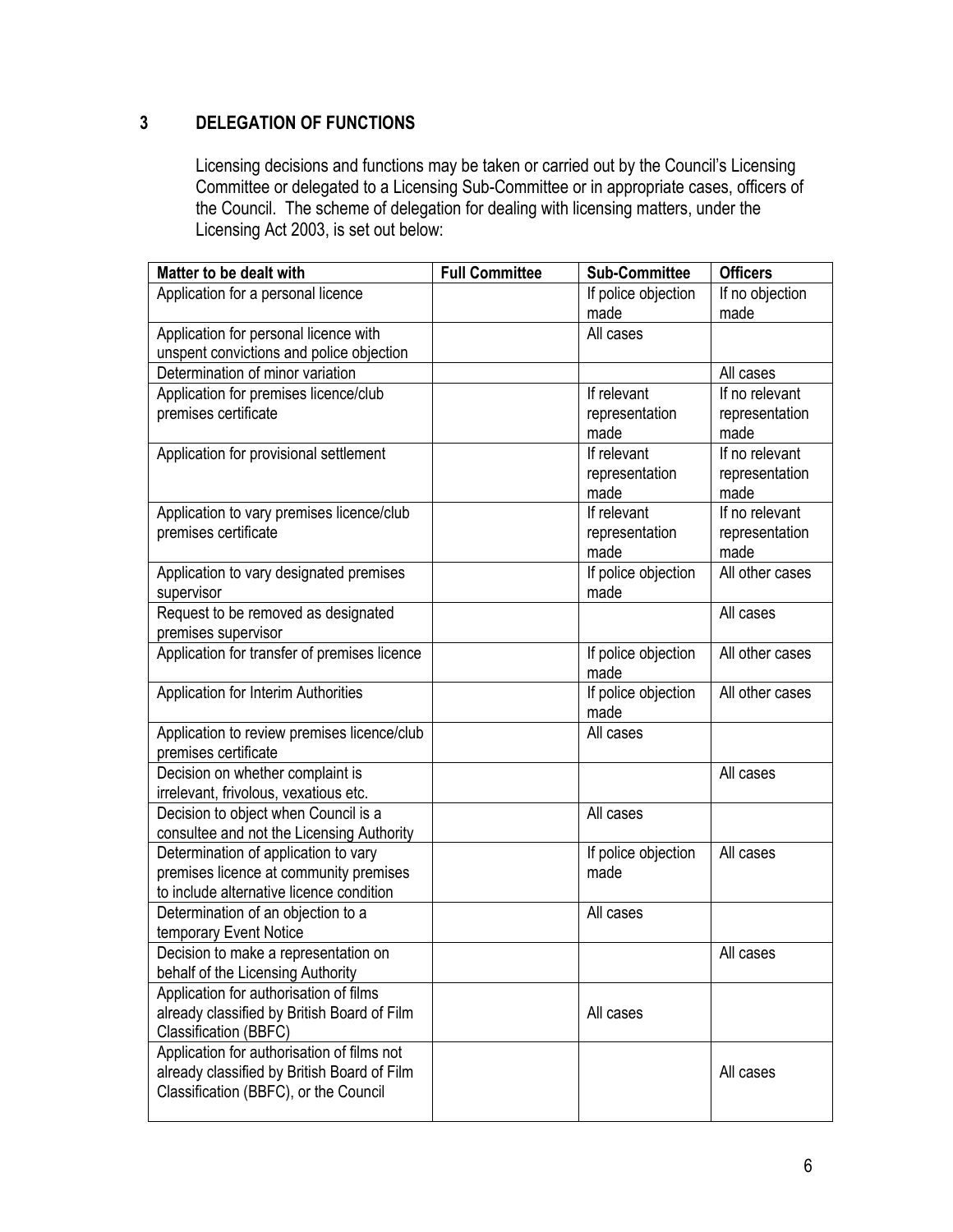# **4 GENERAL STATEMENT OF GUIDING PRINCIPLES**

4.1 The following principles have been adopted by the Council as a licensing authority. These principles will serve as a general guide to the Council when it carries out its licensing functions.

#### **PRINCIPLE 1**

Issues of nuisance, noise, public safety and crime and disorder associated with the character, number and proximity of licensed premises in any one area (cumulative impact) will be addressed by the means set out in paragraph 5.1.5 of this Statement. However, if there is evidence to suggest that these means are unsuccessful in combating the issues referred to above, then the Council will consider reviewing its policy with a view to restricting the grant of licences to new premises in the affected area.

#### **PRINCIPLE 2**

The Council acknowledges that longer opening hours can help to ensure that the number of people leaving licensed premises at the same time is reduced.

#### **PRINCIPLE 3**

The Council will limit the access of children to licensed premises where this is appropriate to protect them from harm.

# **5 THE PRINCIPLES IN DETAIL**

#### **5.1 PRINCIPLE 1**

Issues of nuisance, noise, public safety and crime and disorder associated with the character, number and proximity of licensed premises in any one area (cumulative impact) will be addressed by the means set out in paragraph 5.1.5 of this Statement. However, if there is evidence to suggest that these means are unsuccessful in combating the issues referred to above, then the Council will consider reviewing its policy with a view to restricting the grant of licences to new premises in the affected areas.

#### 5.1.1 This is intended to:

- Promote the prevention of crime and disorder
- Promote public safety
- Address the issue of cumulative impact
- 5.1.2 The question of need for an additional licensed facility whether pub, club etc. is not covered by this policy but will be a matter for planning policies and strategies and for the area/district as a whole
- 5.1.3 Licensed premises, especially those offering late night/early morning entertainment, alcohol and refreshment (for large numbers of people) can be a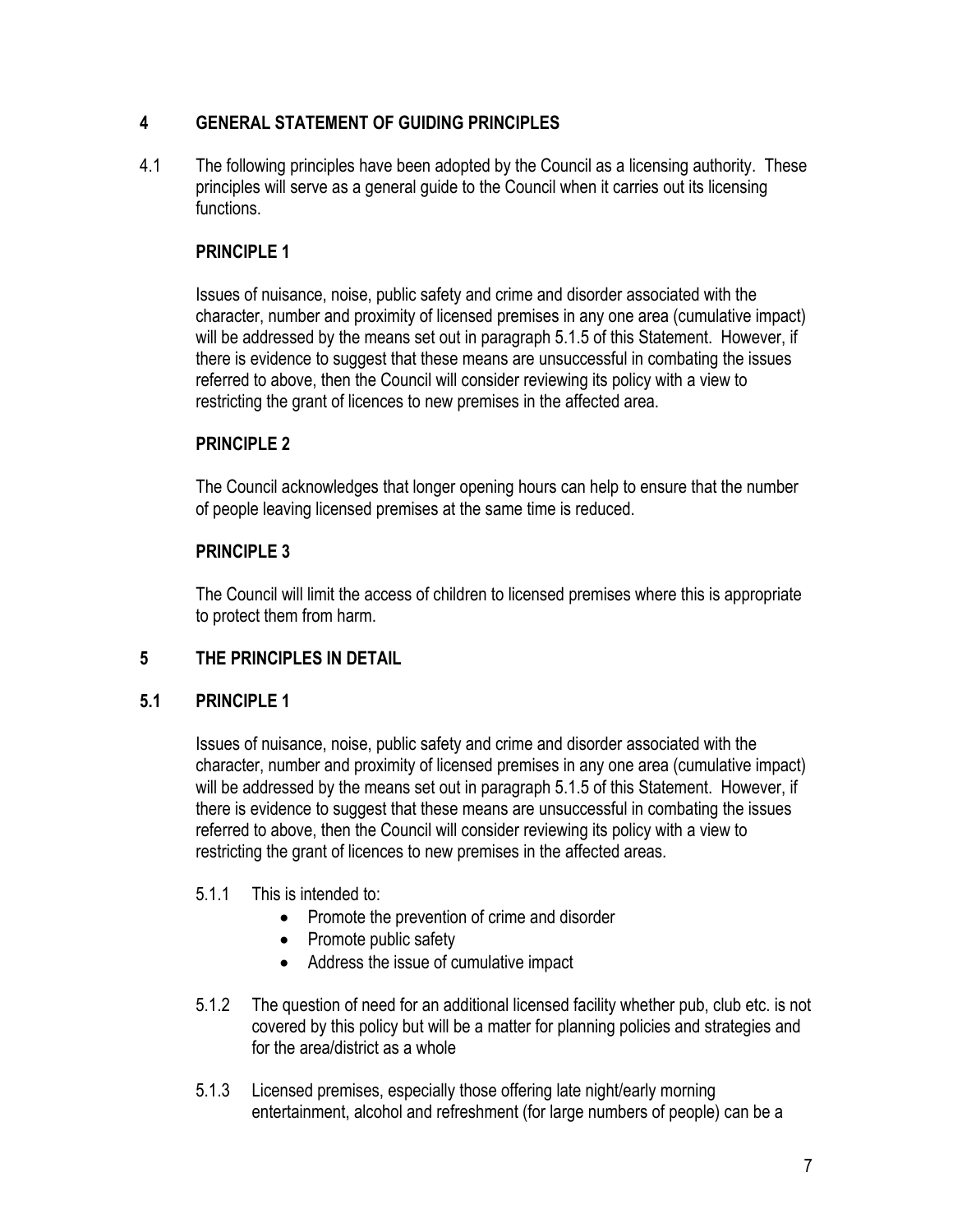source of crime and disorder and applicants are recommended to seek advice from the Council's Licensing Officer and the Police as well as taking into account local planning and transport policies, tourism, cultural and crime prevention strategies and local social demographic characteristics when preparing application and operation schedules which will be of benefit to the Licensing Authority when determining the application. Guidance regarding these policies and other specific local matters can be obtained from the Council's Licensing Officer – see contact details (paragraph 8)

- 5.1.4 The Council will support:
	- diversity of premises to ensure a mix of a different type of licensed premises, particularly in areas where there is a high density of such premises
	- care and control of premises by effective management and supervision both within and outside the premises. This is a key factor in reducing crime and disorder and applicants for premises licences in particular should address these issues within their respective operating schedules
	- good quality training for staff employed within the licensing trade and the obtaining of the accredited licensing qualification for bar staff and personal licence holders. The Council believes that proper staff training plays an important role in the promotion of the licencing objectives
	- café bar conditions where the sale of alcohol and other beverages are by a waiter/waitress service for consumption by persons seated at tables or equivalent and substantial refreshments are available during operating hours.
- 5.1.5 Licensing law is not the primary mechanism for the general control of nuisance and anti-social behaviour by individuals once they are away from the licensed premises and, therefore, beyond the direct control of the licence holder, the club or responsible person concerned. Nonetheless, it is a key aspect of such control and licensing plays a part in the management of the night-time economy. If there are problems in a particular area with nuisance, crime and disorder and those problems are associated with the character, number or proximity of licenced premises in the area, the Council will seek to address those problems by the following means:
	- Planning Controls
	- The use of relevant and appropriate licence conditions. (However, see paragraph 6.5)
	- Positive measures to create a safe and clean environment in partnership with local businesses, transport operations and other Council departments
	- Application of the powers of the Council to designate parts of the district as places where alcohol may not be consumed in public and the confiscation of alcohol from adults and children in such designated places
	- Liaise with Police over the enforcement of disorder and anti-social behaviour, including the issue of fixed penalty notices
	- The seeking of anti-social behaviour orders by the Council in appropriate cases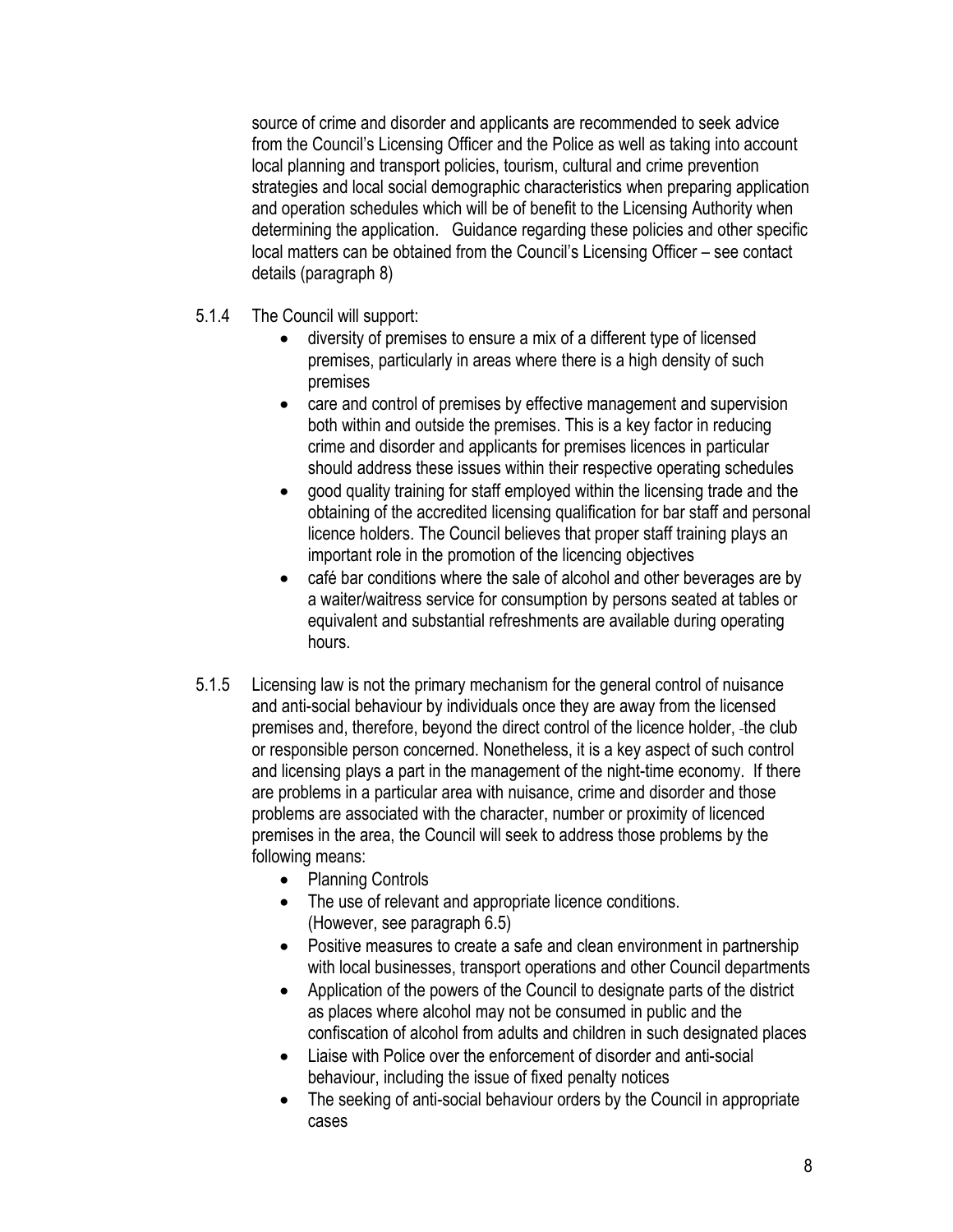- The prosecution of any personal licence holder or member of staff at such premises who is selling alcohol to people who are drunk or under age
- Work in partnership with Police to utilise powers to close down instantly for up to 24 hours any licensed premises or temporary event on grounds of disorder, the likelihood of disorder, or noise emanating from the premises causing a nuisance.
- The Licensing Authority does not anticipate granting permission for outside patio/garden areas to be used by the public beyond 2300 hours throughout the district other than in exceptional circumstances. We do not consider a record of good management or financial considerations to constitute exceptional circumstances.

The list is not exhaustive of the measures that the Council may consider or take.

5.1.6 Any objection to a licence application or variation on the grounds of negative cumulative impact must be relevant and impact on one or more of the licensing objectives.

# **5.2 PRINCIPLE 2**

The Council acknowledges that longer opening hours can help to ensure that the number of people leaving licensed premises at the same time is reduced.

- 5.2.1 This is intended to:
	- promote the prevention of crime and disorder
	- promote public safety
	- promote the prevention of public nuisance
- 5.2.2 It is recognised by the Council that longer licensing hours (with regard to the sale of alcohol) may help to ensure that the number of customers leaving premises simultaneously is avoided. Fixed and artificially early closing times can encourage, in the case of sales of alcohol, rapid binge drinking close to closing times and are a key cause of disorder and disturbance when large numbers of customers are required to leave premises at the same time.
- 5.2.3 However, there is no general presumption in favour of lengthening licensing hours. The four licensing objectives will be paramount considerations at all times and each case judged on its individual merits.
- 5.2.4 Any person has a right to make representations concerning applications for premises licences and club certificates and hours of trading and to have those representations given due regard.
- 5.2.5 In each case that arises following objections/representations the Council will:
	- consider the potential for public nuisance, crime and disorder and/or danger to public safety associated with the style, characteristics and activities of the business involved and the rights of residents to peace and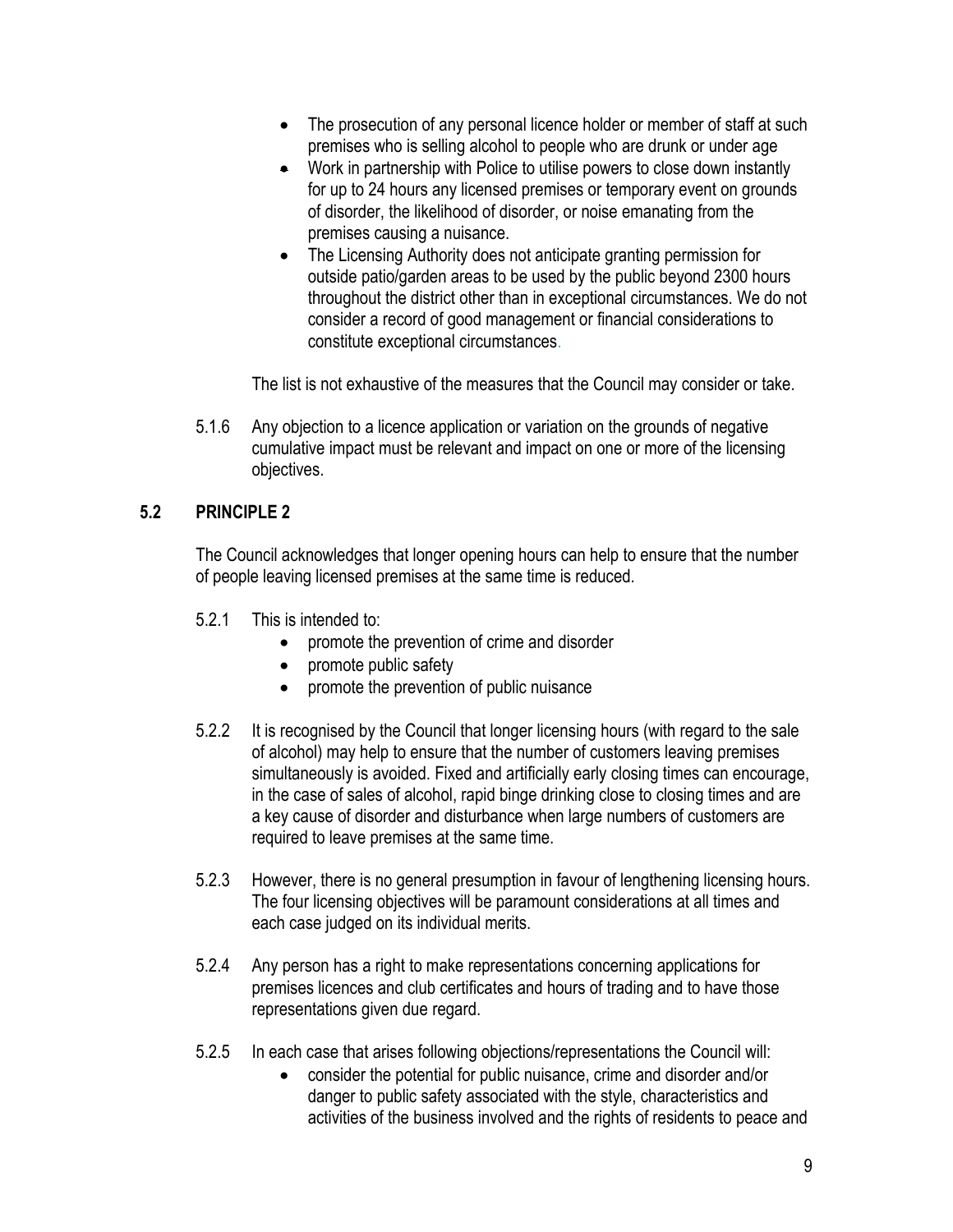quiet

- examine the potential steps which could be taken to reduce the risk of public nuisance, crime and disorder and/or danger to public safety, particularly in areas of dense residential accommodation
- consider restricting the hours of trading in cases where there are good grounds for believing that the licensing objectives will be or are being undermined

# **5.3 PRINCIPLE 3**

5.3.1 The Council will limit the access of children to licenced premises where this is necessary to protect them from harm.

This is intended to:

- promote the protection of children from harm
- address the issue of children in licensed premises, including cinemas and other public entertainment
- 5.3.2 No policy can anticipate every issue of concern that could arise in respect of children with regard to individual premises. Consideration of the individual merits of each application are therefore the best mechanism for judging such matters.
- 5.3.3 The Council will take particular account when:
	- there have been convictions for serving alcohol to minors
	- there is evidence of underage drinking
	- there is evidence of drug taking or dealing
	- there is a strong element of gambling
	- entertainment of an adult or sexual nature is commonly provided
	- the supply of alcohol for consumption on the premises is the exclusive or primary purpose of the services provided at those premises
- 5.3.4 Complete bans will be rare, but the options for limiting the access of children, where appropriate, to prevent harm include:
	- limitations on the hours when children may be present
	- age limitations (below 18 years)
	- limitations or exclusions when certain activities are taking place
	- requirements for an accompanying adult
	- full exclusion of people under 18 years from the premises when any licensable activities are taking place
- 5.3.5 The Council will not impose conditions that require licensed premises to admit children. Where it is not appropriate for a licensing restriction the decision to admit children will be a matter for the discretion of the individual licensee or club.

# 5.3.6 **CHILDREN AND CINEMAS**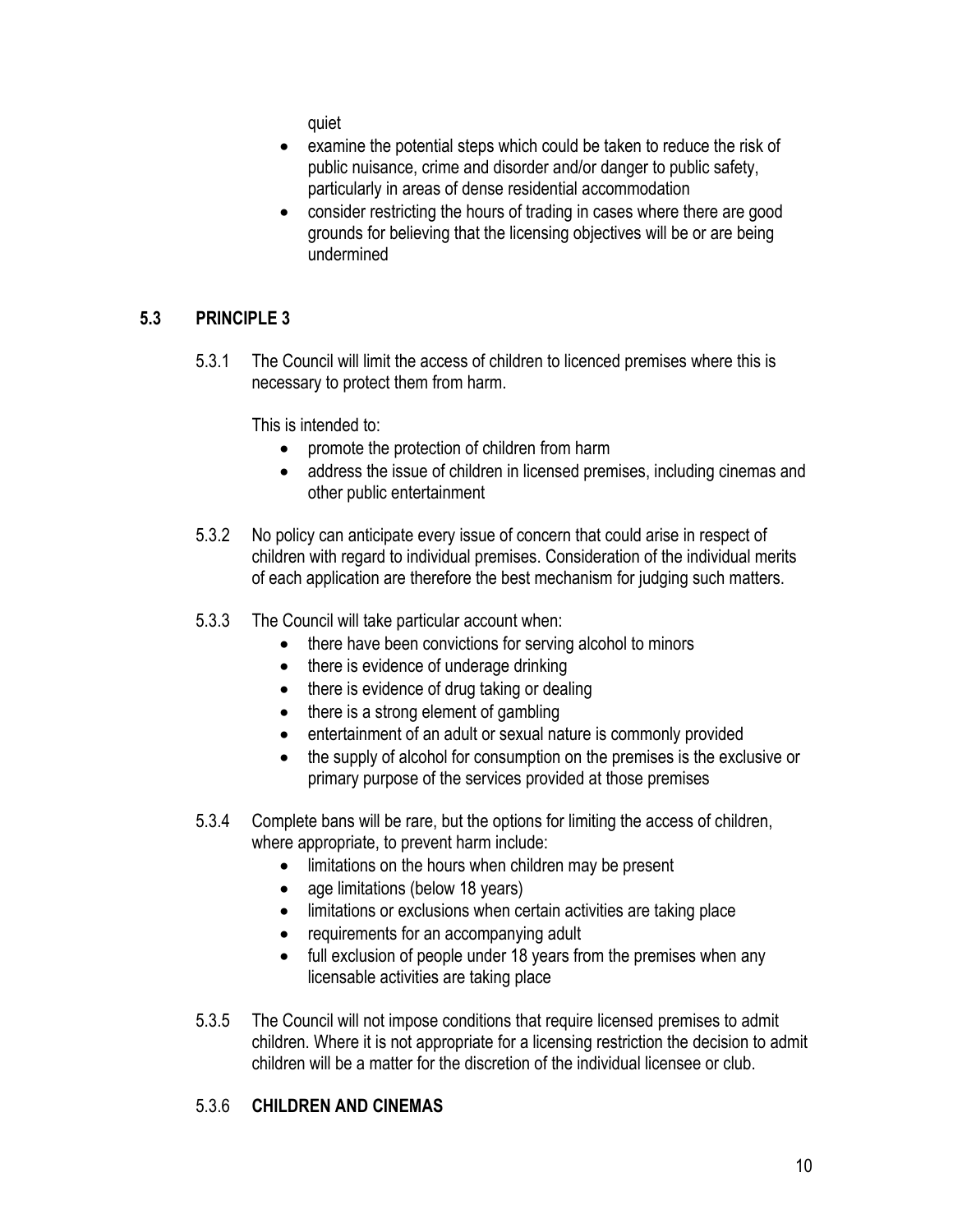In the case of premises giving film exhibitions, the Council expects licensees to impose conditions that children will be restricted from viewing age-restricted films classified in accordance with the recommendations of the British Board of Film Classifications or the Local Authority.

#### 5.3.7 **CHILDREN AND PUBLIC ENTERTAINMENTS**

Where such entertainments are due to take place, the Council will expect an adequate number of adults to be present for health and safety reasons. The number of adults required should be calculated on the basis of a risk assessment. The Council will also take into account considerations such as the size of the venue, the number and ages of the children present and the type of activity involved.

#### **6. OTHER CONSIDERATIONS**

#### **6.1 LIVE MUSIC, DANCING & THEATRE**

The Council recognises the need to encourage and promote live music, dance and theatre for the wider cultural benefits of the community. The Council will seek to obtain a balance between the potential for limited neighbourhood disturbance and the benefits of cultural activities, particularly for children, and will not allow the views of the few to predominate over the general interests of the community.

The Council will only attach licence conditions that are reasonable, proportionate and appropriate for the promotion of the licencing objectives. The Council is aware of the need to avoid measures as far as possible that deter live music, dancing and theatre for example by imposing indirect costs of a disproportionate nature.

The Council is aware of the value to the community of a broad range of cultural entertainments, particularly live music, dancing and theatre. The Council wishes to encourage them for the benefit of all.

#### **6.2 SHOPS, STORES AND SUPERMARKETS**

- 6.2.1 Shops, stores and supermarkets will generally be permitted to sell alcohol for consumption off the premises throughout the period they are open for general trading, unless there are good reasons, based on the licensing objectives, for restricting those hours.
- 6.2.2 In certain circumstances, however, it may be appropriate to impose a limitation, for example, when representations are received.
- 6.2.3 Mindful of the details contained in Principles 1,2 and 3 we do not anticipate granting permission to such establishments (described in 6.2.1) for the sale of alcohol outside the hours of 0600hrs to 2300hrs save in exceptional circumstances. We do not consider a record of good management or financial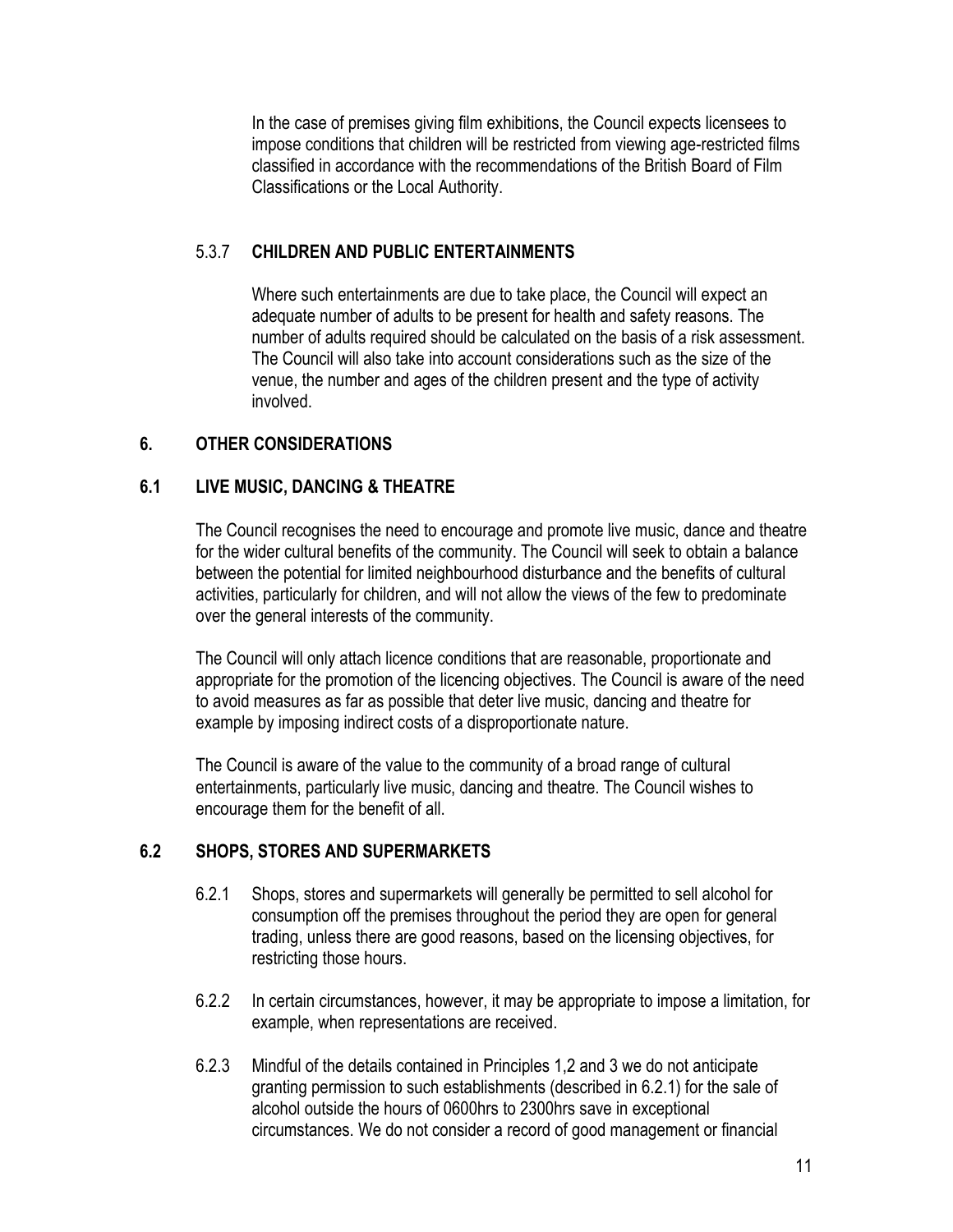considerations to constitute exceptional circumstances.

- 6.2.4 When determining an application for a premises licence the Council has no obligation to consider the rights of workers employed. These are covered by separate legislation.
- 6.2.5 The impact on workers of extended hours permitted by a premises licence is a contractual matter to be resolved between the employer and employee, and the Council will not seek to intervene in these matters.

# **6.3 INTEGRATION OF STRATEGIES**

- 6.3.1 The Council is ensuring that this Statement of Policy integrates with crime prevention, anti-social behaviour, planning, transport, tourism and cultural strategies by:
	- Having regard to the Lead Agency Protocol drawn up between Sussex Police, Local Authorities, the Fire and Rescue Service and Trading Standards.
	- Liaising and consulting with Sussex Police, with the Community Safety Partnership and by following the guidance in community safety and crime disorder strategies
	- Liaising and consulting with East Sussex Fire and Rescue Service and by following the guidance in fire safety strategies and protocols
	- Liaising and consulting with the Planning Authorities
	- Liaising and consulting with the Highway Authority
	- Liaising and consulting with the East Sussex Healthcare NHS Trust
	- Liaising and consulting with UK Visas and Immigration
	- Liaising and consulting with tourism, stakeholder and business groups such as the local Chamber of Commerce
	- Liaising and consulting with East Sussex County Council's Trading Standards Department
	- Having regard to any future guidance issued in relation to the Private Security Industry Act 2001 including any liaison or information sharing protocols
- 6.3.2 Specific conditions may be attached to premises licences to reflect local crime prevention strategies (however see paragraph 6.5).

Such conditions may include:

- the use of closed circuit television cameras
- the provision and use of shatterproof drinking containers
- a drugs and weapons search policy
- the use of registered door supervisors under Private Security Industry Act 2001
- specialised lighting requirements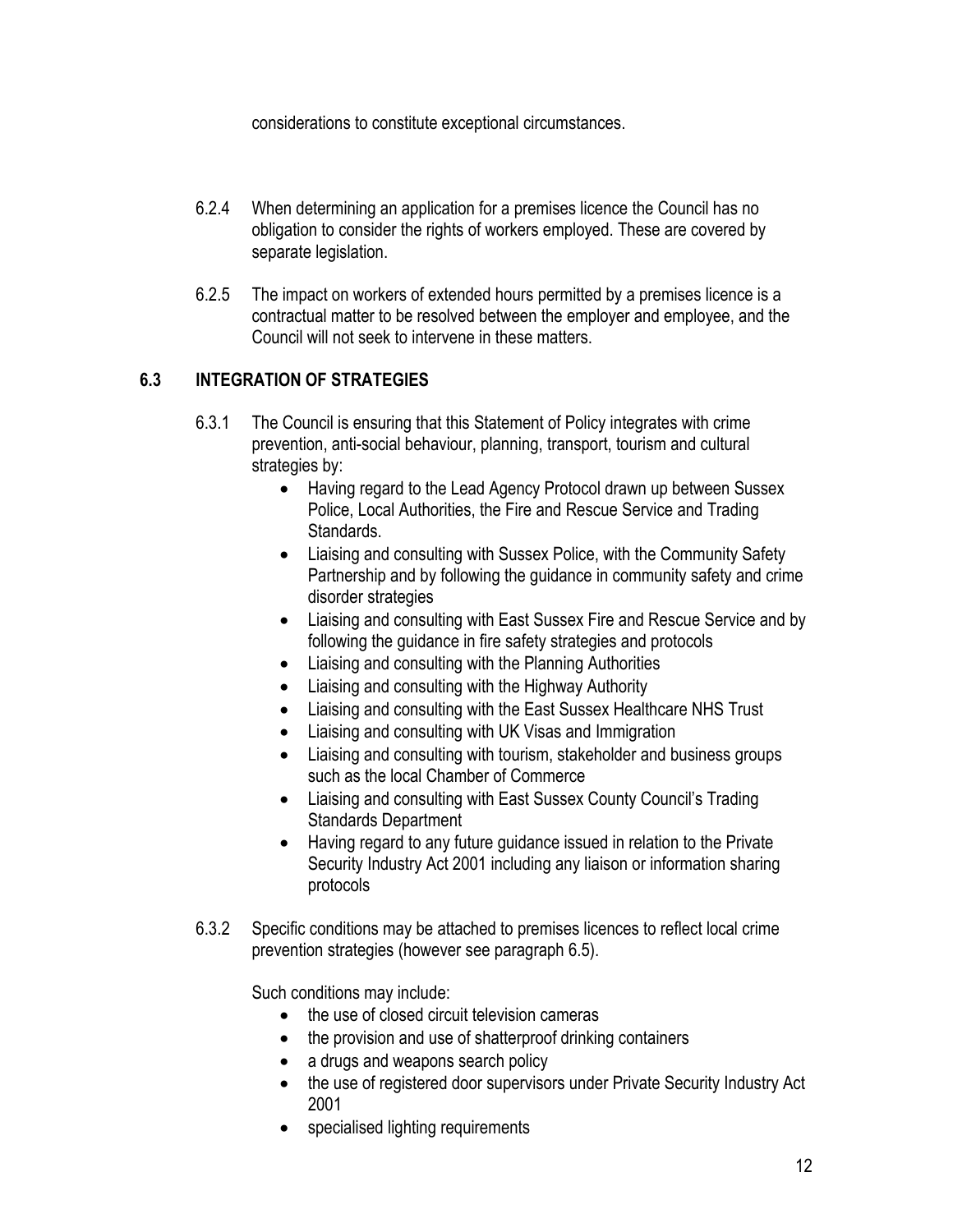- restrictions on hours opening
- 6.3.3 Certificates issued to club premises will reflect local crime prevention strategies and may include any or all of the requirements listed above. Account will also be taken of any public spaces protection orders and guidelines that regulate street drinking.
- 6.3.4 Club owners and promotors will be expected to have regard to safer clubbing guidance for Licencing Authorities, club managers and promotors. The Council will ensure that licenced premises are designed and run in a way that maximises the safety of customers and staff.
- 6.3.5 The Council will take account of the need to disperse people quickly and safely from town centres to avoid concentrations which may produce disorder and disturbance. The Council will also take into account any protocols agreed between the police and other licencing enforcement agencies.
- 6.3.6 The Council's planning and licencing regimes are separate, they involve consideration of different (albeit related) matters. The Licencing Committee will not consider representations that relate to planning rather than licencing issues and will not be bound by decisions that are made by the Planning Committee, and vice versa.
- 6.3.7 The grant of a premises licence shall not be regarded as an indication that planning permission or building regulations approval has been (or will in the future be) granted. A separate application for planning consent, change of use and/or building regulations approval must always be made. Ideally, planning consent should be obtained before a licencing application is submitted.

#### **6.4 OTHER LEGISLATION**

6.4.1 This policy shall avoid duplication with other regulatory regimes wherever possible. In this regard, reference shall be made to the following :

#### 6.4.2 **HEALTH AND SAFETY**

The Council's Environmental Health inspection staff will normally have visited licenced premises to assess/enforce health and safety requirements.

Certain premises will fall outside the responsibility of the Environmental Health Department and will be subject to regulation/enforcement by the Health and Safety Executive (HSE).

Health and Safety regulations impose a range of general and specific duties on employees, employers, operators of venues and members of the public. Matters arising out of the Health and Safety at Work etc Act 1974 and associated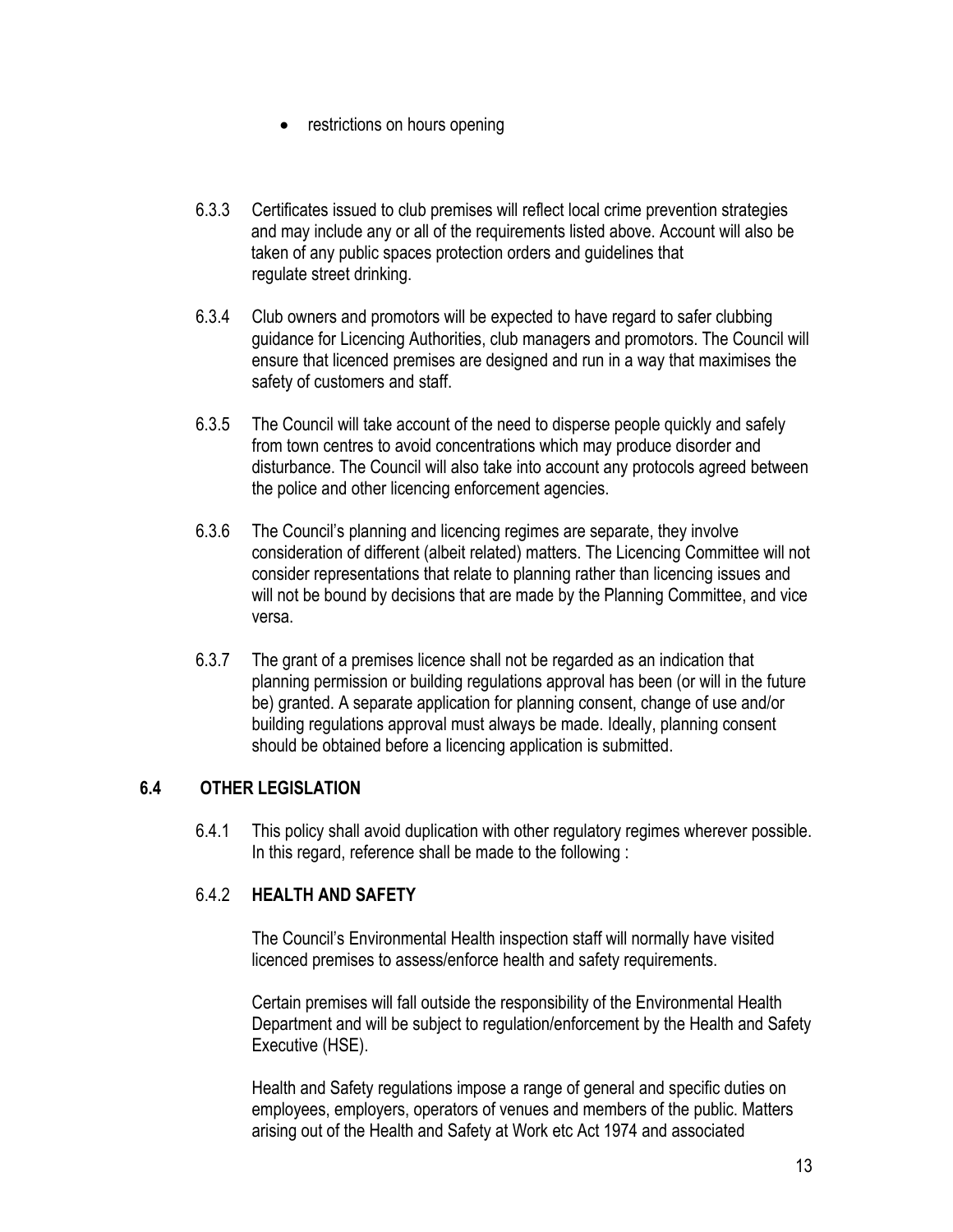regulations will not be addressed by the imposition of licensing conditions unless they are appropriate for the promotion of the licencing objectives.

#### 6.4.3 **SMOKING**

The Health Act 2006 introduced the smoke free provisions that protect employees and the public from the harmful effects of second hand smoke. The Council will be responsible for enforcing these provisions and will offer information advice and support to businesses so they can meet their legal obligations. Managers of licensed premises will have a legal responsibility to prevent smoking.

#### 6.4.4 **FIRE SAFETY**

Operators of licensed premises have duties under various fire safety regulations and the same considerations as above will apply.

#### 6.4.5 **FOOD HYGIENE**

Premises selling alcohol and/or premises engaged in a food business will be registered with Lewes District Council and subject to risk-based food hygiene inspections at regular intervals.

#### 6.4.6 **NOISE**

Statutory and Public nuisances are dealt with by the Environmental Health Department under the Environmental Protection Act 1990 and associated legislation. Noise from commercial premises may also be covered by the legislation.

#### 6.4.7 **WASTE**

Complaints relating to the accumulation and storage of waste will be dealt with by the Council under the provisions of any appropriate legislation.

#### **6.5 STANDARD CONDITIONS**

If a responsible authority or any other person does not raise any representations about a licencing application made to the Council, it is the duty of the Council to grant the licence or Club Premises Certificate subject only to conditions that are consistent with the operating schedule or club operating schedule and any mandatory conditions prescribed in the 2003 Act itself.

The Council may not therefore impose any conditions unless its discretion has been engaged following the making of relevant representations. It may then only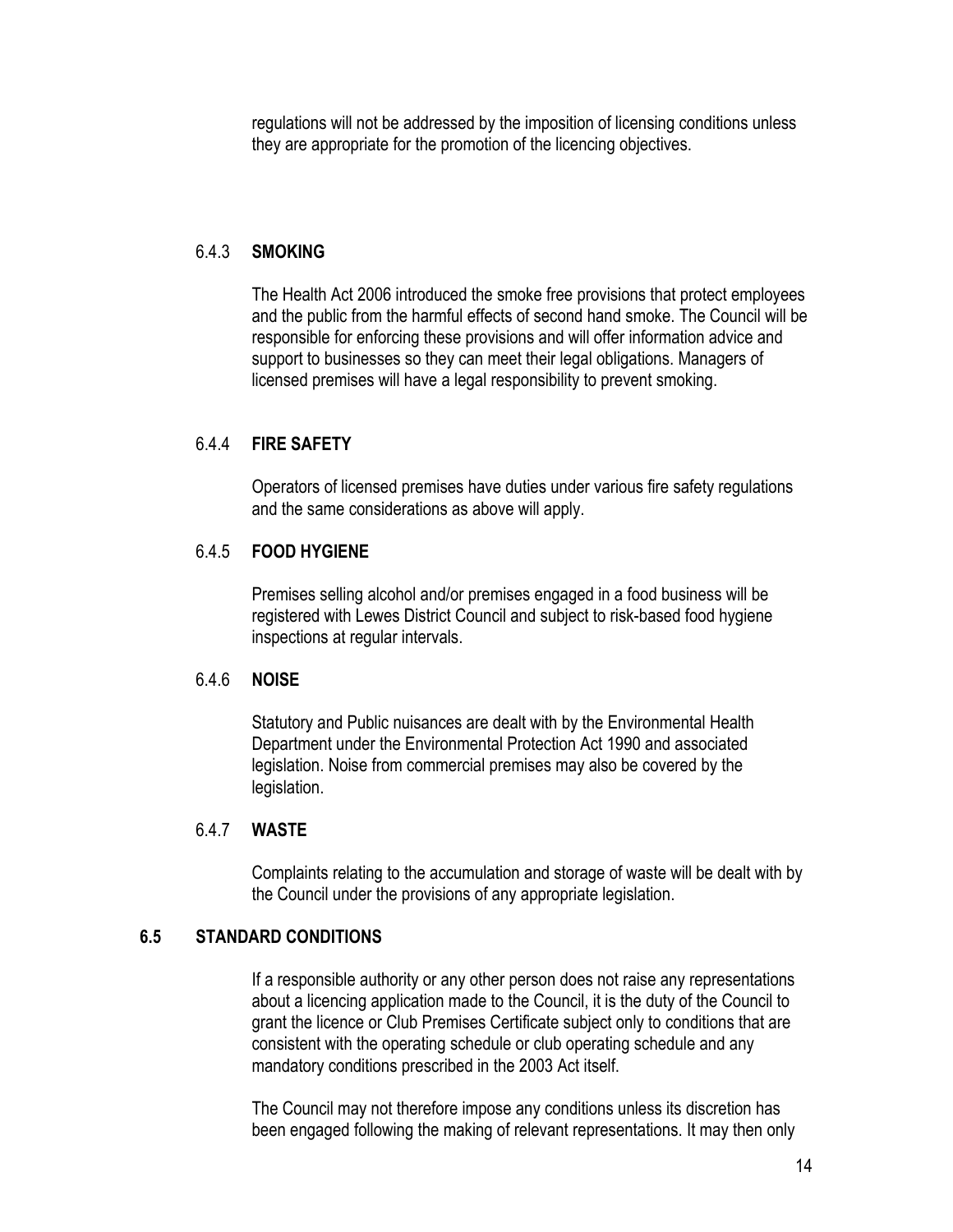impose such conditions that are appropriate to promote the licensing objectives arising out of consideration of the representations.

The Council will tailor its own conditions to the size, type, location and characteristics and activities taking place at the premises concerned.

#### **6.6 REVIEW AND ENFORCEMENT**

- 6.6.1 The Licensing Authority is a responsible authority under the Licensing Act and can make representations and call a review. The Licencing Authority through the Licencing Officer will always pursue partnership working between agencies and other responsible authorities to resolve problems and concerns regarding premises under the licencing objectives.
- 6.6.2 Enforcement of the licensing law, public safety and the inspection of licensed/club premises will be undertaken by the relevant authorities in accordance with local agreements between Sussex Police, East Sussex Fire & Rescue Service, Trading Standards and the Licencing Authorities in Sussex.
- 6.6.3 Attention is drawn to the targeting of agreed problems and high risk premises requiring greater attention as may be identified from time to time by the relevant enforcement agencies. Inspections of premises will be on a risk assessed basis, to be undertaken when and if necessary.
- 6.6.4 The provisions set out in the Act for calling a review or making representations represent a key protector for the community where there are concerns about an application or problems associated with premises under crime and disorder, public safety, public nuisance and the protection of children from harm.
- 6.6.5 Following the grant of a premises licence or club certificate a responsible authority or any other person regardless of where they live, may ask the Council to review the licence/club certificate because of matters arising at the premises in connection with any of the four licensing objectives.
- 6.6.6 In every case, the application for a review must relate to particular premises for which a premises licence or club certificate is in existence and must be relevant to the promotion of the licencing objectives.
- 6.6.7 The Council will endeavour to give licence/certificate holders early notification of their concerns about problems identified at particular premises in partnership with the other enforcement agencies. This does not affect the right of any other person to call a review under the provisions of the Act.
- 6.6.8 Where concerns are raised by residents or any other person about an application or grounds to seek a review the Licencing Authority would expect those affected parties to make a relevant representation or apply for a review in their own right.
- 6.6.9 The Licencing Authority may choose to exercise its powers as a responsible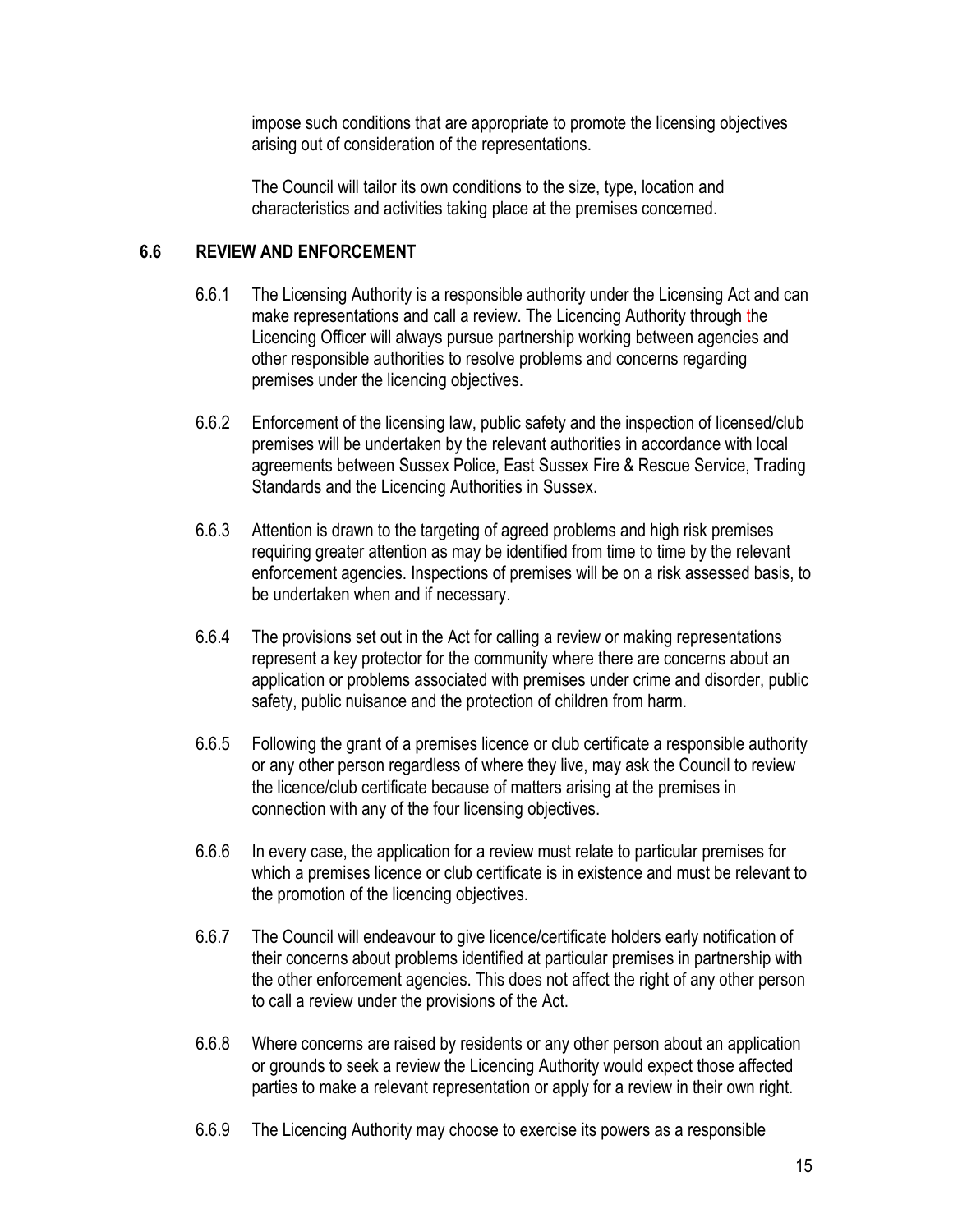authority and to call a review or make representations in any situation that it deems appropriate on the merits of any individual case.

#### **6.7 ADVERTISING APPLICATIONS**

- 6.7.1 In addition to advertising an application for a new or variation to an existing Premises Licence or Club Premises Certificate at the site, an application must be placed in a newspaper relevant to the area in which the premises is situated. In cases of doubt, advice must be sought from the Licensing Team.
- 6.7.2 The Lewes District Council area has full newspaper coverage by the Sussex Express. The Licensing Authority considers that as a newspaper covers the entirety of the district, such adverts will be placed with this publication. It will not accept adverts placed in any other publication.

#### **7 LATE NIGHT LEVY**

Following the introduction of the Police Reform and Social Responsibility Act 2011 the licensing authority may introduce a late night levy. The levy would relate to a late night supply period which begins at or after midnight and ends at or before 6am. Any premises which are not subject to an exemption who supply alcohol during the supply period on any night of the year would be required to pay the late night levy, the level of which is based on rateable value. The late night levy will not be introduced without the required consultation as detailed in the legislation and accompanying guidance.

At present the Council does not propose to introduce a Late Night Levy

#### **8 EARLY MORNING RESTRICTION ORDER (EMRO)**

Following the introduction of the Police Reform and Social Responsibility Act 2011, if the licensing authority considers it appropriate for the promotion of the licensing objectives it can make an early morning alcohol restriction order. An order would mean that any premises licence, club premises certificate or temporary event notice that authorises the sale of alcohol during the period specified in the order would not have effect. The period specified must begin no earlier than midnight and end no later than 6am.

At present the Council does not propose to introduce an Early Morning Restriction **Order** 

#### **9 DETAILS OF RESPONSIBLE AUTHORITIES**

As well as applying to the Council in the prescribed manner, copies of each licence application must be served on the following authorities by the applicant:

The Licensing Officer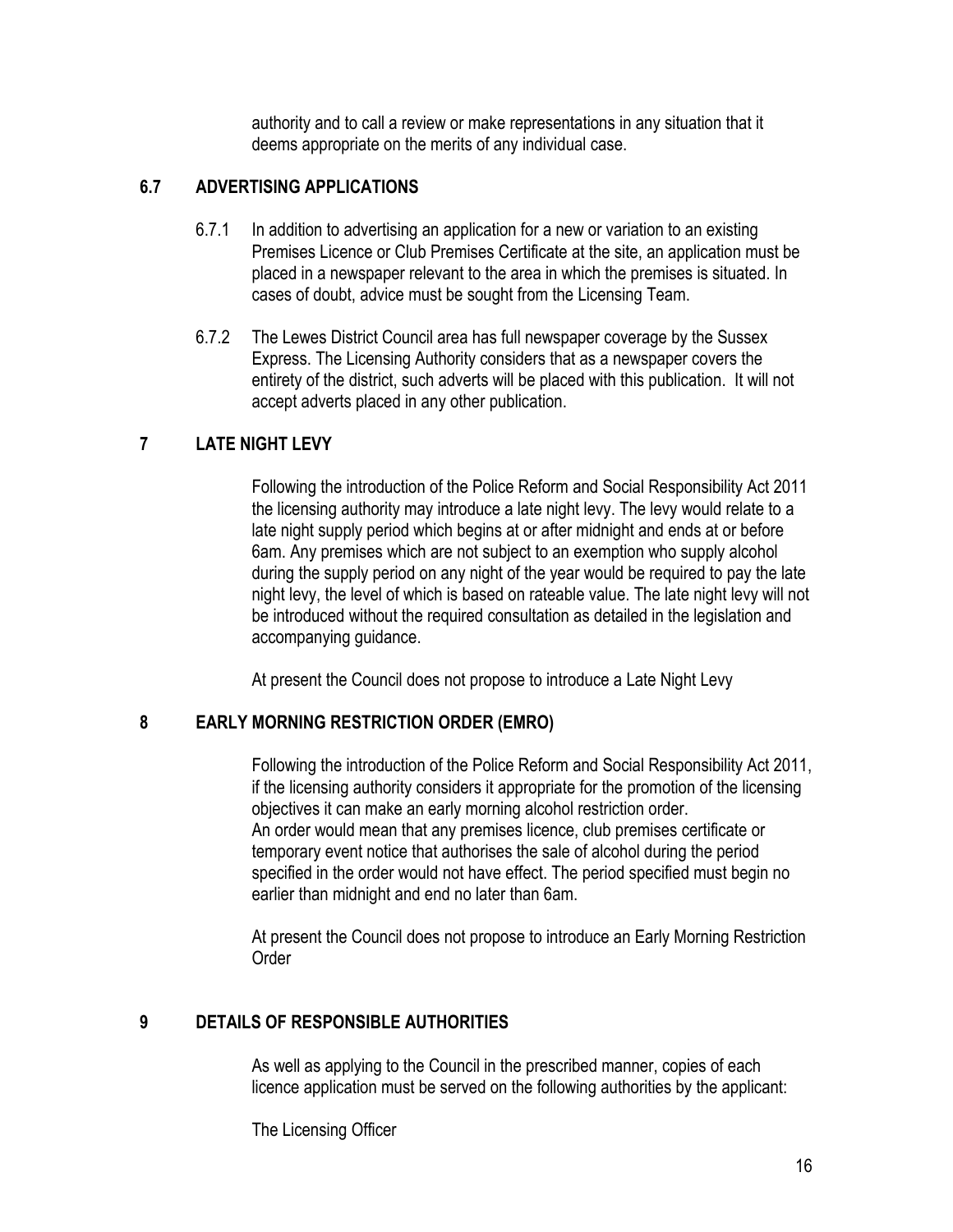Bexhill Police Station Terminus Road Bexhill-on-Sea East Sussex TN39 3NR T 0845 6070 999

The Chief Officer East Sussex Fire & Rescue Service Fire Safety Department Lewes Fire Station North Street Lewes East Sussex BN7 2PE T 01323 462132/462154

Head of Children's Safeguards and Quality Assurance PO Box 5 East Sussex County Council County Hall Lewes East Sussex BN7 1SW T 01273 481000

Planning Officer Lewes District Council Southover House Southover Road Lewes East Sussex BN7 1AB T 01273 471600

Head of Trading Standards St Mary's House 52 St Leonards Road **Eastbourne** East Sussex BN21 3UU T 01323 418200

The Health & Safety Officer Environmental Health Southover House Southover Road Lewes East Sussex